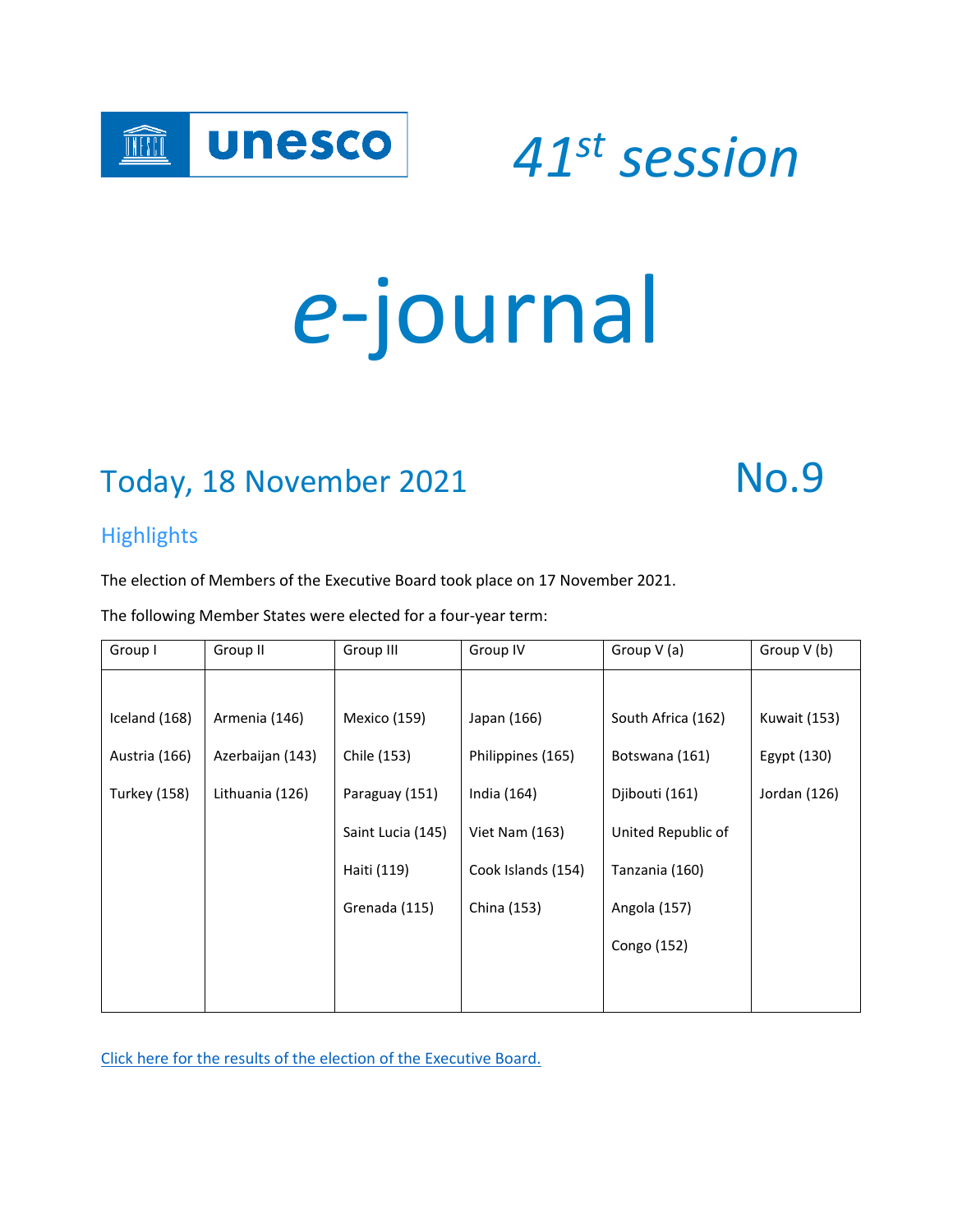#### Today, Thursday 18 November 2021

In line with Rule 91.2 of the Rules of Procedure of the General Conference, when the number of candidates is the same as the number of seats to be filled, the candidates shall be declared elected without the need to hold a ballot. There will be no voting for the elections of the following committees and subsidiary organs where the number of candidates of vacant seats is equal or inferior to the number of vacant seats.

Therefore, with reference to document 41 C/NOM/INF.2 Rev.5, the following subsidiary bodies do not require voting: 14.2, 14.3, 14.4, 14.6, 14.9, 14.11, 41.12, 14.13, 14.14 and 14.15.

**Elections shall only take place for the bodies whose number of candidates exceeds the number of seats to be filled. The Nominations Committee will proceed to a vote in Room IV from 10:00 to 13:00 for the four following subsidiary bodies:**

- − Item 14.5 IBE, Group I;
- − Item 14.7 MAB, Group I and Group IV;
- − Item 14.8 IHP, Group IV;
- − Item 14.10 IPDC, Group II.
- The event **Philosophy Around the World – Worldwide Philosophical Relay-Race** will take place from 11:30 to 22:00 in Room IX and online. On the occasion of World Philosophy Day 2021, this global event celebrates philosophy in all parts of our planet under the overall theme of *intercultural philosophy for peace and sustainability in the time of crisis*. It will be comprised of two plenary opening and closing sessions and five regional webinars organized in all UNESCO's regions – Africa, Arab States, Asia and the Pacific, Europe/North America and Latin America and the Caribbean. All regions will take turn to deliver interactive sessions and to pass the philosophical baton to the next region to reflect on the role of philosophy in helping make sense of the modern world and in finding solutions to the complex global challenges of today.
- **The launch of UNESCO's World Atlas of Languages (WAL),** will take place from 13:30 to 14:30 in Room XI and [online.](https://webcast.unesco.org/events/2021-11-UNESCO-WAL) To register for the in-person event click [here.](https://en.unesco.org/feedback/global-launch-unescos-world-atlas-languages-registration) This event aims to present the status of linguistic diversity around the world and generate renewed interest for more coordinated global actions towards preservation, support, and promotion of languages. The WAL provides the global community with a new perspective for more inclusive, comprehensive, and transversal understanding of linguistic diversity. It aims to stimulate new research and innovation, create demand for new language resources and tools, contribute to the formulation of language policies and legislation and forge new partnerships and collaboration among multiple actors. In the longterm, UNESCO WAL will contribute to the implementation of the Global Action Plan of the upcoming International Decade of Indigenous Languages (2022-2032) providing all stakeholders with the online tool and innovative methodology for the assessment of linguistic diversity around the world.
- The Symposium **"Greece and Cultural Heritage"** will take place from 18:30 to 20:30 in Room I and [online](http://webcast.unesco.org/events/2021-11-PAX-GACH/) . Organized under the patronage of UNESCO by "Marianna V. Vardinoyannis Foundation" in collaboration with the Permanent Delegation of Greece, this event will celebrate the bicentenary of Greece's Independence and will feature personalities and members of the academic world. The first panel discussion will examine "Values and Ideals of the Greek culture" and the second panel will discuss "The protection of Cultural Heritage".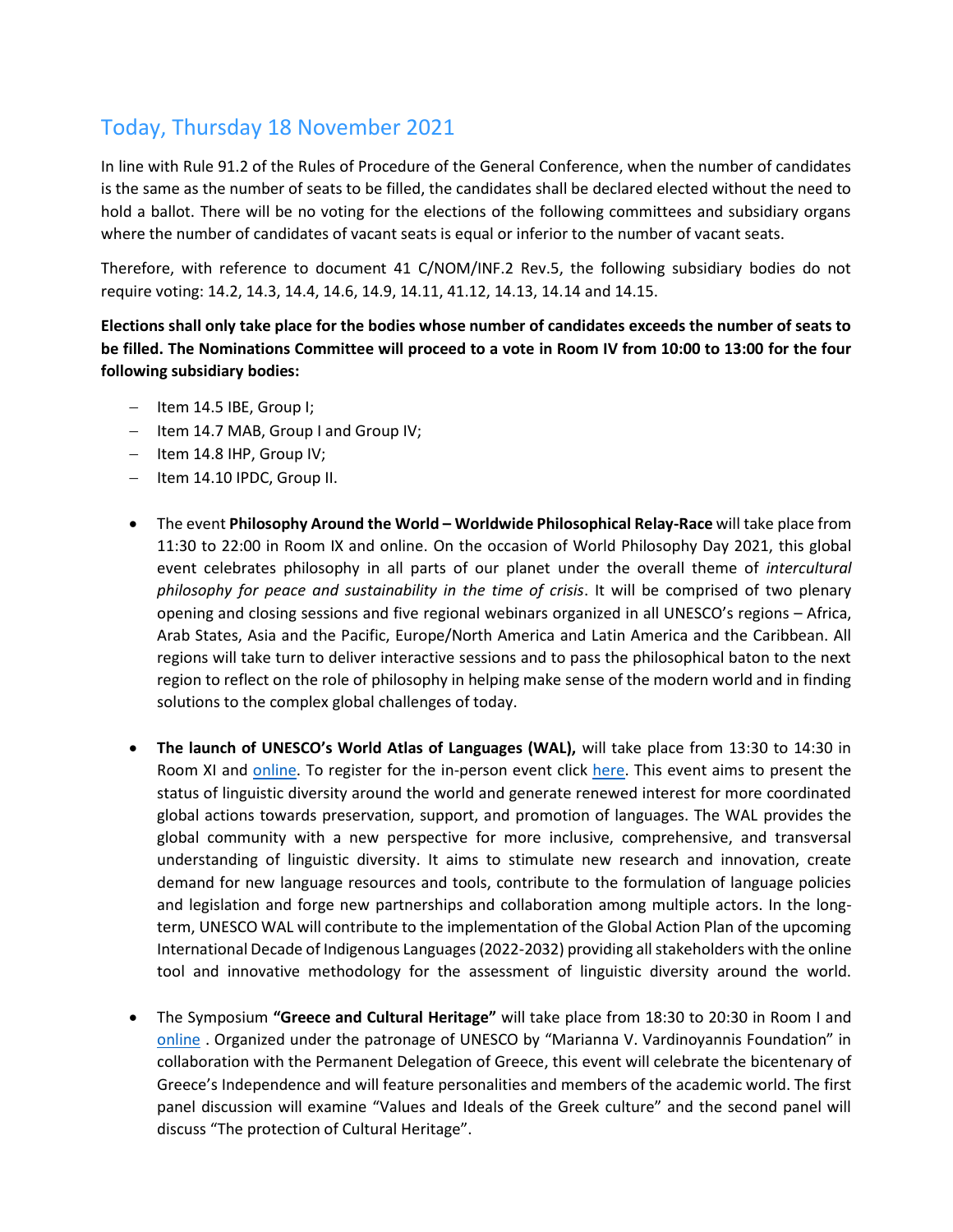#### Yesterday, Wednesday 17 November 2021

- A **Panel Discussion on the Revival of Cultural Life in Mosul** commenced by a walk through the photo exhibition on Mosul which highlights the ongoing rehabilitation and reconstruction campaign in the Old City of Mosul. The Minister of Culture, Tourism and Antiquities of Iraq, Dr Hassan Nadhem together with the Director of the State Board of Antiquities and Heritage of Iraq, Dr Laith Hussein and ADG for Culture, opened the panel discussion and were joined by three experts working on the advancement of cinema, theatre and music in the city of Mosul, within the framework of UNESCO's *Revive the Spirit of Mosul* Initiative. They discussed the role of the communities and youth in Mosul in reviving their own city's cultural life through movies and theatre, music and creative labs.
- **"It's about life"** was a celebration of the 50th anniversary of the Man and the Biosphere Programme (MAB). This event showcased the role of MAB in spearheading UNESCO's strategy for biodiversity conservation and as a global leader in socially inclusive environmental management. The celebration was in the presence of scientists, youth representatives and artists and comprised of a presentation on the 50<sup>th</sup> anniversary artwork by Vik Muniz, as well as a presentation of preliminary results of the *Monitoring for the Future: Delivery of drones to beneficiary countries* initiative*, an Intergenerational dialogue between MAB official spokespeople* titled *Passing the baton* and an Award Ceremony celebrating the 30th Anniversary of the Sultan Qaboos Prize for Environmental Conservation.
- The event **Journalism is a public good: Presentation of the Highlights of the World Trends in Freedom of Expression and Media Development: Global Report 2021/2022** presented the highlights of the 2021/2022 global edition of the flagship series of reports on *World Trends in Freedom of Expression and Media Development.* Organized in collaboration with the Permanent Delegation of Sweden, this event showcased an overview of the original data-driven analysis covered in the report and featured a high-level panel with speakers from academia, civil society, the UN, and the media sector.
- The high-level event **Leading Voices Against Racism** addressed the "Global Call against Racism" launched by Member States in December 2020, and welcomed the following panelists: **H.E. Epsy Campbell Barr**, Vice President of Costa Rica, **H.E. Juan José Bremer**, Ambassador and Permanent Delegate of Mexico, **Martin Luther King III,** global human rights activist, **José Francisco Calí Tzay**, United Nations Special Rapporteur on the Rights of Indigenous Peoples, and award-winning writer, **Tania de Montaigne**. The speakers provided their views on concrete initiatives that would enhance the global network of champions that UNESCO established. Great emphasis was placed on inclusive and intercultural education that goes beyond simple recognition and respect of differences. The discussion highlighted the need for inclusive policies, global citizenship education, youth empowerment, upholding of human rights including the right to self-determination, among others. The diverse set of voices expanded upon how policymakers, activists, creatives and academics can use their positions to unite in this fight against racism and discrimination.
- The high-level event **UNESCO Marine World Heritage & Intergovernmental Oceanographic Commission in the framework of the Ocean Decade** launched a strategic roadmap that sets out the core science, resource, and capacity needs at Marine World Heritage sites in the context of the UN Decade of Ocean Science for Sustainable Development 2021-2030 ("The Ocean Decade"). This event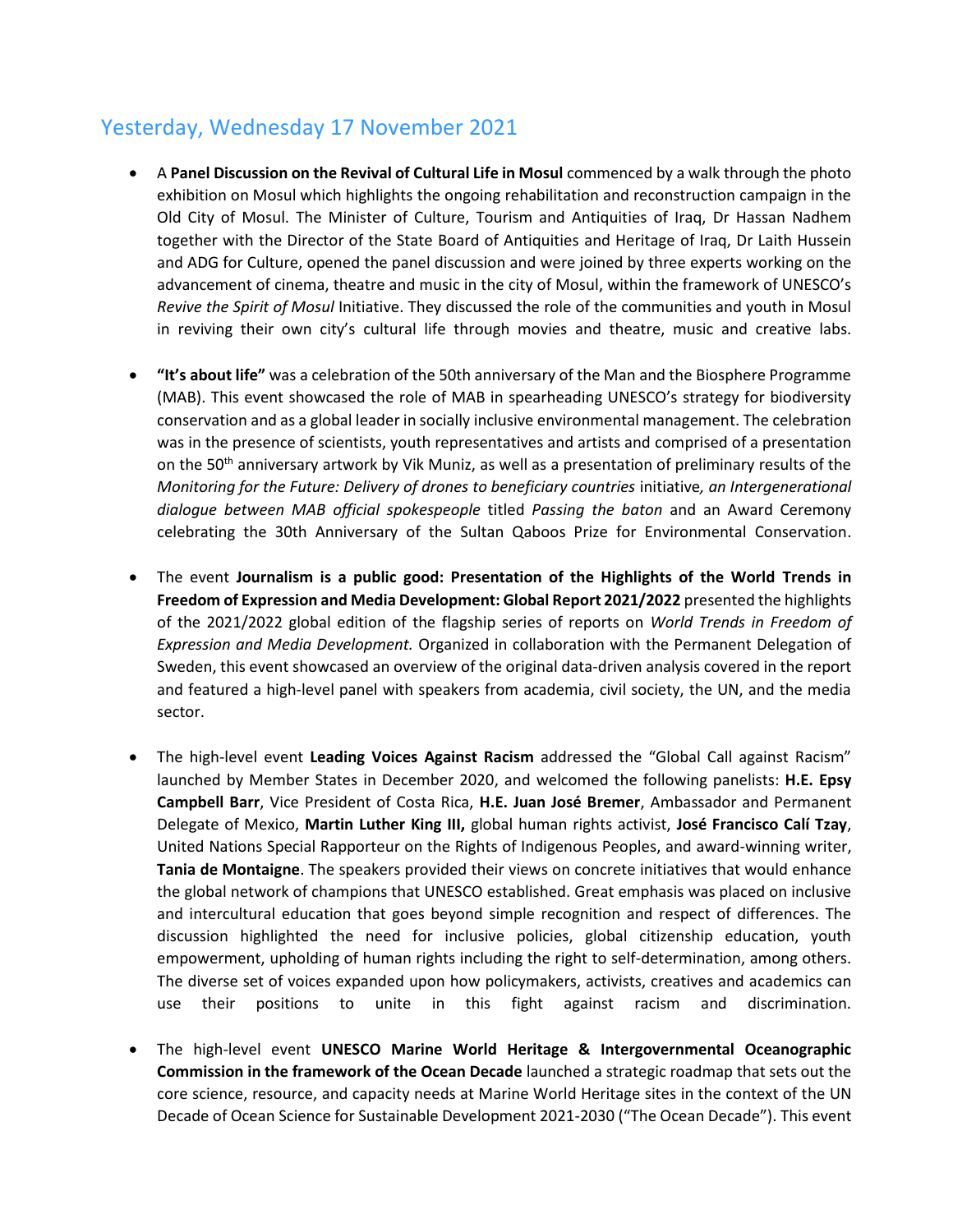showcased tangible examples of transversal cooperation among UNESCO Programmes in the field of ocean science and Marine World Heritage as well as support from key partners for flagship initiatives. It highlighted the recently launched joint IOC-CLT global eDNA project to study vulnerability of species to climate change at Marine World Heritage sites. Furthermore, it featured a view from the field with a testimonial from the local management authority of the Aldabra Atoll World Heritage site (Seychelles). For more information, visit the following links: [Intergovernmental Oceanographic](https://ioc.unesco.org/) [Commission,](https://ioc.unesco.org/) the [World Heritage Marine Progamme](http://whc.unesco.org/) and the [Ocean Decade.](http://www.oceandecade.org/)

#### Tomorrow, Friday 19 November 2021

- The **12th UNESCO Youth Forum "Co-creating with youth the post-COVID"** will take place from 13:00 to 17:00, online. Building on the findings of the global initiative [Youth as Researchers on COVID-19,](https://en.unesco.org/covid19/youth/yar) [\(https://en.unesco.org/covid19/youth/yar\),](https://en.unesco.org/covid19/youth/yar)) the 12<sup>th</sup> UNESCO Youth Forum will bring together young people from around the world to discuss how UNESCO's mandate can be mobilized to fight the negative effects of the pandemic on youth. The Forum will give rise to a draft Plan of Action by and for Youth for the post-COVID-19 period that will be presented to Member States at the General Conference.
- The **UNESCO Conventions Ceremony** will take place from 13:00 to 15:00 in Room X. This event aims to promote the standard-setting activity of UNESCO and highlight Member States' commitments to cooperate in the fields of education, culture, science and information. During the ceremony, which is open to all delegations, Member States' representatives will be invited to sign the conventions deposited with the Director-General and/or present to the Director-General their instruments of ratification to these conventions.
- **The UNESCO-Japan ESD Prize Award Ceremony** will take place from 13:30 to 15:00 in Room I and online. The 2021 laureates of the UNESCO-Japan Prize on Education for Sustainable Development will be celebrated during this award ceremony. Three laureates will receive USD 50,000 to expand their actions for further scaling up. The Prize and award winners recognize the role of education in connecting the social, economic, cultural and environmental dimensions of sustainable development. The core selection criteria are the projects' potential for transformation, their innovative quality and ability to embrace all three dimensions of sustainability: the economy, society and the environment.
- **Presentation of the publication:** *UNESCO, Art Collection, selected works,* will take place from 18:00 to 19:00 in Room I. On the occasion of the  $75<sup>th</sup>$  anniversary, this publication celebrates the Organization's remarkable and diverse collection of artworks, including Picasso, Miró, Arp, Appel, Afro, Matta, Calder, Chillida, Giacometti, Moore, Tamayo, Soto, Vasarely, Cruz-Diez and many others. The art currently on display in UNESCO's buildings bears witness to the richness of artistic diversity in the world over the past 6000 years. This publication features 75 selected artworks from UNESCO's collection which correspond to 75 key concepts from UNESCO's work, reflecting the cultural, geographical and temporal diversity of the heritage. For the first time, artists will be joining this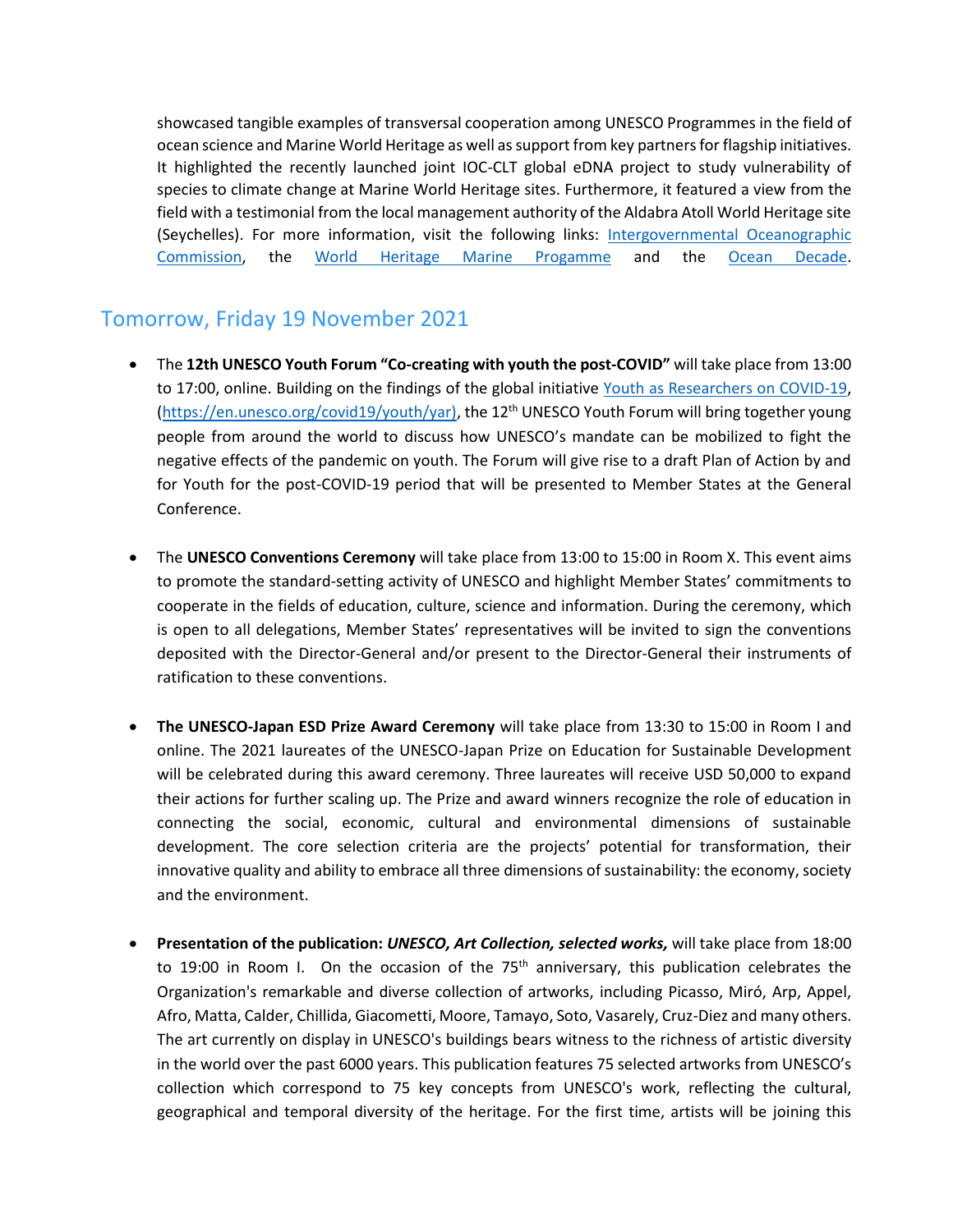presentation to share the history of their art and the reasons for their donation. During the event, foundation directors, artists, art critics, specialists in modern and contemporary art, and directors of art institutions will accompany the Director-General in the presentation of this work, which symbolizes the power of the arts as a driver of the Organization's mandate.

• HR's presentation **Join UNESCO** will take place from 15:00 to 16:00 in Hall Miró. The Bureau of Human Resources Management (HRM) will offer an opportunity for delegates participating in the General Conference to interact with HR officers to get a better understanding of the profile of candidates UNESCO is looking for, how to submit an application and prepare for a competencies-based interview. During this briefing, HRM will offer a presentation on the different types of talent programmes (Loans and Secondments, Junior Professional Officer (JPO) Programme, sponsored trainees, etc..) that are implemented in partnership with Member States, academic, civil society and private sector entities.

#### Schedule of meetings

#### Today – Thursday, 18 November 2021

| Time       | Organ                                                                                                      | Room |
|------------|------------------------------------------------------------------------------------------------------------|------|
| 10:00 a.m. |                                                                                                            |      |
|            | <b>CLT Commission</b>                                                                                      | Ш    |
|            | <b>Second Meeting</b>                                                                                      |      |
|            | Item 4.1 Continuation of the consideration and adoption of the<br>Draft Programme and Budget for 2022-2025 |      |
|            | Item 5.22 Draft Operational Strategy for Priority Africa (2022-<br>2029)                                   |      |
|            | <b>CI Commission</b>                                                                                       | ΧI   |
|            | <b>Second Meeting</b>                                                                                      |      |
|            | Item 4.1 Consideration and adoption of the Draft Programme<br>and Budget for 2022-2025                     |      |
|            | Item 5.22 Draft Operational Strategy for Priority Africa (2022-<br>2029)                                   |      |
|            | <b>NOM Committee</b>                                                                                       | IV   |
|            | <b>Other Elections</b>                                                                                     |      |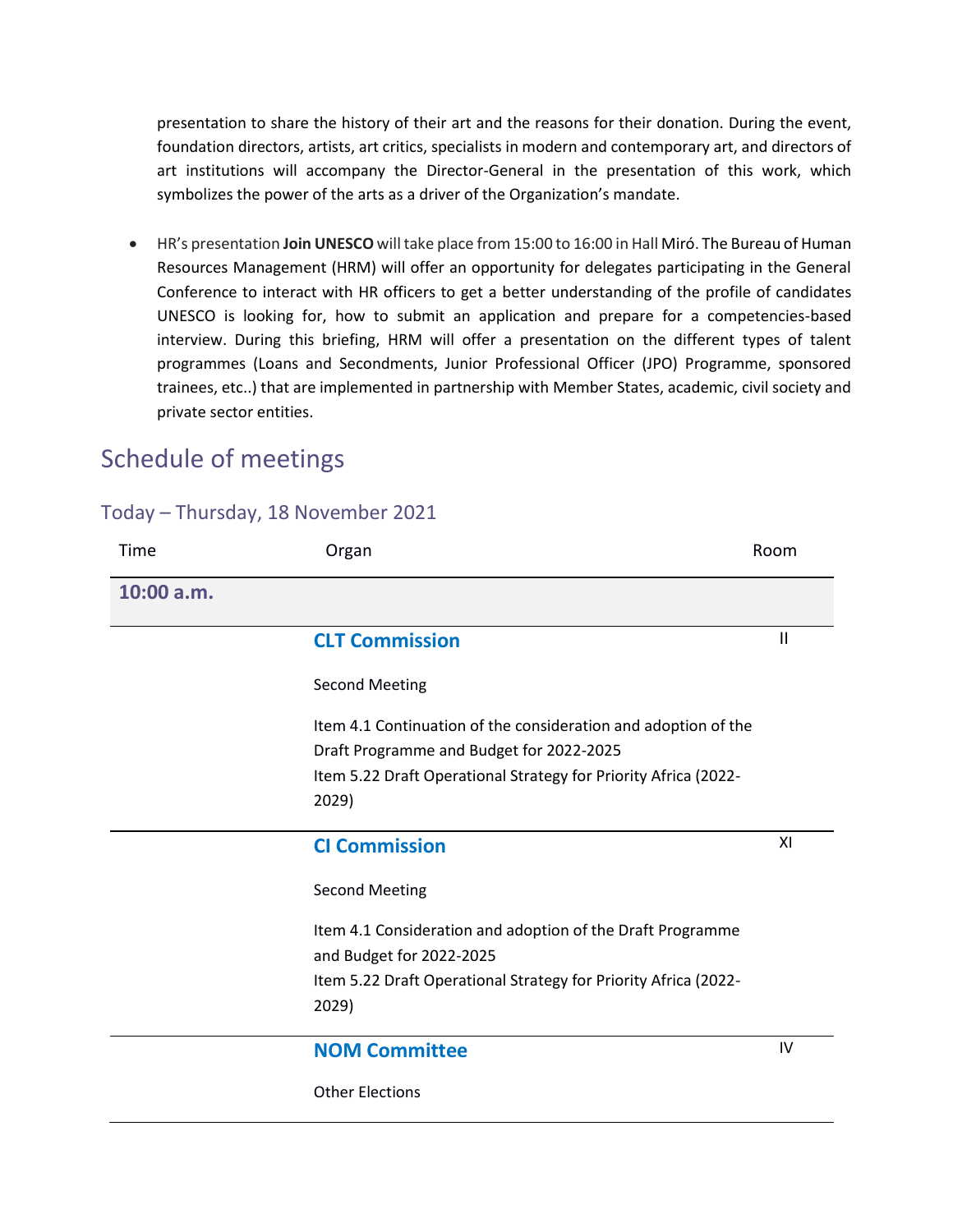#### **3:00 p.m.**

#### **CLT Commission**

Third Meeting

Items 6.2 Follow-up to 39 C/Resolution 87 and prospects for UNESCO's conventions in the field of culture

Reports:

Report of the Intergovernmental Committee for the Protection of the World Cultural and Natural Heritage on its activities (2020-2021)

Report of the Intergovernmental Committee for the Safeguarding of the Intangible Cultural Heritage on its activities (2018-2019)

Report on the activities of the Intergovernmental Committee for Promoting the Return of Cultural Property to its Countries of Origin or its Restitution in case of illicit appropriation (2020- 2021)

Report on the activities of the International Fund for the Promotion of Culture (IFPC) (2020-2021)

#### **CI Commission**

Third Meeting

Item 5.11 Revision of the Statutes of the International Programme for the Development of Communication (IPDC)

Item 5.16 Windhoek+ 30 Declaration made on World Press Freedom Day 2021

#### **4:30 p.m. Approx.**

#### **NOM Committee**

IV

XI

Results of other elections

II